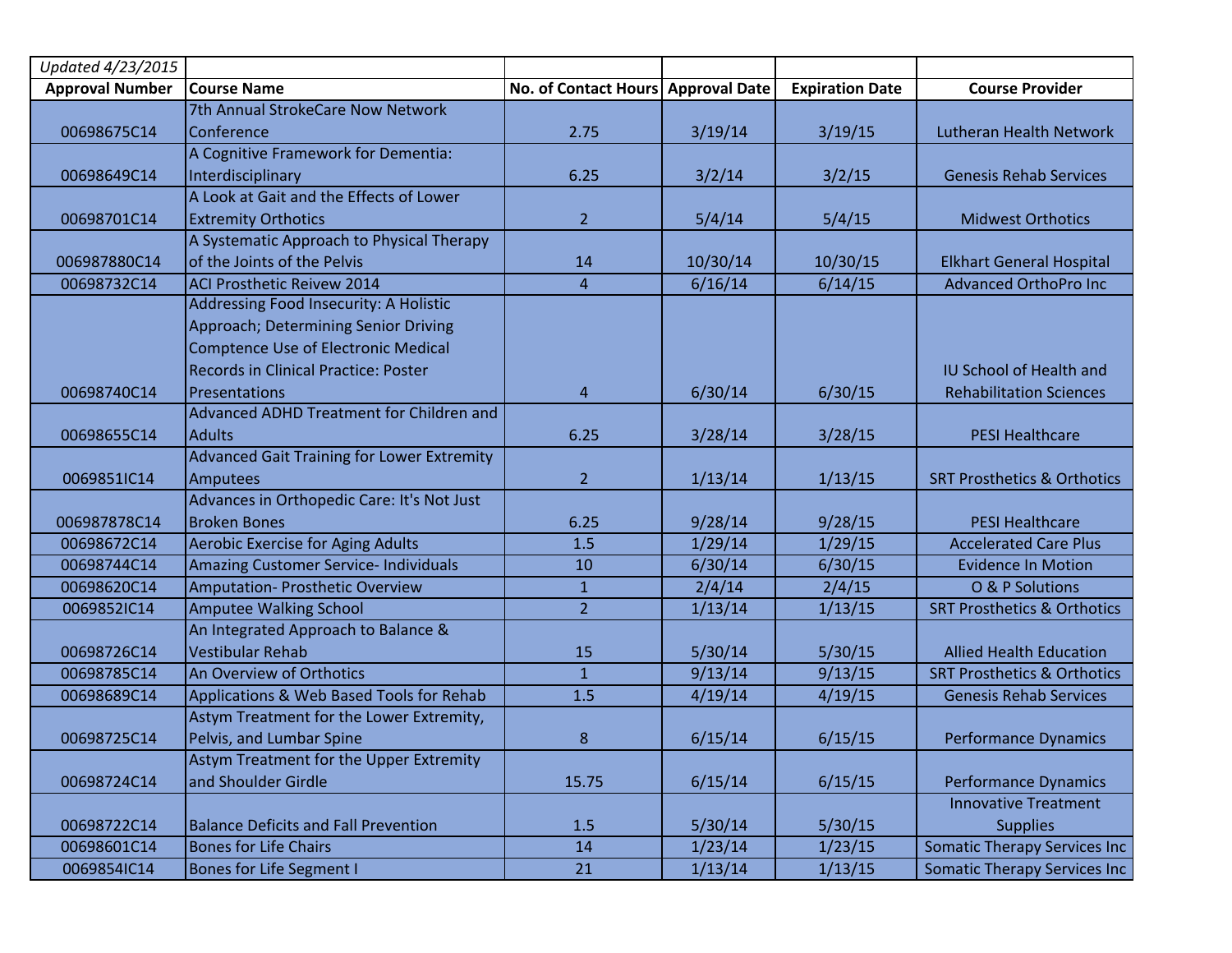| <b>Bones for Life Segment II</b>                    | 21             | 1/13/14                                        | 1/13/15  | <b>Somatic Therapy Services Inc</b> |
|-----------------------------------------------------|----------------|------------------------------------------------|----------|-------------------------------------|
| <b>Bones for Life Segment III</b>                   | 21             | 1/13/14                                        | 1/13/15  | Somatic Therapy Services Inc        |
| Building the Ultimate Back: From Rehab to           |                |                                                |          | National University of Health       |
| Performance                                         | 14             | 8/10/14                                        | 8/10/15  | <b>Sciences</b>                     |
| <b>Called to Care</b>                               | 11.5           | 6/30/14                                        | 6/30/15  | <b>Evidence In Motion</b>           |
| Cases and Controversies in the Management           |                |                                                |          |                                     |
| of the Overhead Athlete                             | 14.2           | 3/19/14                                        | 3/19/15  | Shoulder Center of Kentucky         |
|                                                     |                |                                                |          |                                     |
| CEAS I; Ergonomics Assessment Certification         | 15             | 3/2/14                                         | 3/2/15   | The Back School                     |
| <b>Certified Stroke Rehabilitation Specialist</b>   | 28             | 1/23/14                                        | 1/23/15  | <b>Neurorecovery Unlimited</b>      |
| <b>Cervical Thoracic Myofascial Release</b>         | 20             | 3/5/14                                         | 3/5/15   | <b>Myofascial Release Seminars</b>  |
| <b>Challenging Geratric Behaviors</b>               | 6.25           | 11/17/14                                       | 11/17/15 | <b>PESI Healthcare</b>              |
|                                                     | 6.25           | 1/24/14                                        | 1/24/15  | <b>PESI HealthCare</b>              |
| <b>Challenging Geriatric Behaviors (Sparks)</b>     | 6.25           | 3/3/14                                         | 3/3/15   | <b>PESI Healthcare</b>              |
| <b>Chronic Heart Failure &amp; Rehab</b>            | $\overline{2}$ | 4/22/14                                        | 4/22/15  | <b>Accelerated Care Plus</b>        |
| <b>Chronic Obstructive Pulmonary Disease</b>        | $\mathbf{1}$   | 5/10/14                                        | 5/10/15  | <b>Accelerated Care Plus</b>        |
| <b>Clarifying Communication and Improving</b>       |                |                                                |          |                                     |
| <b>Transitions in Care: Hand-Offs</b>               | 3.5            | 9/10/14                                        | 9/10/15  | RehabCare                           |
| Cognitive Rehabilitation: Therapy Therapy           |                |                                                |          |                                     |
| <b>Therapy</b>                                      | 6              | 8/3/14                                         | 8/3/15   | <b>PESI HealthCare</b>              |
| <b>Common Medicare Denials and How to</b>           |                |                                                |          |                                     |
| Avoid Them                                          | $\overline{2}$ | 8/2/14                                         | 8/2/15   | <b>Proactive Medical Review</b>     |
| <b>Comprehensive Seating and Positioning</b>        | 7.25           | 6/16/14                                        | 6/15/15  | <b>Genesis Rehab Services</b>       |
| <b>Concussion &amp; Post Concussion Syndrome:</b>   |                |                                                |          |                                     |
| The Role of the Therapist                           | 6              | 8/25/14                                        | 8/25/15  | Franciscan St. Francis Health       |
| <b>Constructing Successful Outcomes with</b>        |                |                                                |          |                                     |
| <b>Challenging Students</b>                         | 1              | 9/10/14                                        | 9/10/15  | University of Cincinnati            |
| <b>Continence Improvement</b>                       | 3              | 5/10/14                                        | 5/10/15  | <b>Accelerated Care Plus</b>        |
| <b>Continuity Assessment/Record Evaluation</b>      |                |                                                |          |                                     |
| (CARE) Mobility & Self Care Item Set                | 3              | 5/10/14                                        | 5/10/15  | <b>Optima Healthcare Solutions</b>  |
| <b>Contracture Management</b>                       | $\overline{3}$ | 5/10/14                                        | 5/10/15  | <b>Accelerated Care Plus</b>        |
|                                                     |                |                                                |          | Midwest Orthotic &                  |
| Cranial Remolding: When is it Necessary?            | $\overline{2}$ | 6/30/14                                        | 6/30/15  | <b>Technology Center</b>            |
| <b>Current Concepts in ACL Rotatort Cuff and</b>    |                |                                                |          |                                     |
| <b>Scapular Rehabilitation Including Functional</b> |                |                                                |          | <b>Accelerated Rehabilitation</b>   |
| <b>Exercise Labs</b>                                | $\bf 8$        | 6/10/14                                        | 6/10/15  | <b>Centers</b>                      |
|                                                     |                |                                                |          | Prosthetic & Amputee Rehab          |
| <b>Current Topics in Prosthetic Research</b>        | 3              | 1/13/14                                        | 1/13/15  | & Research Foundation               |
|                                                     |                | Challenging Geriatric Behaviors (Instructor: W |          |                                     |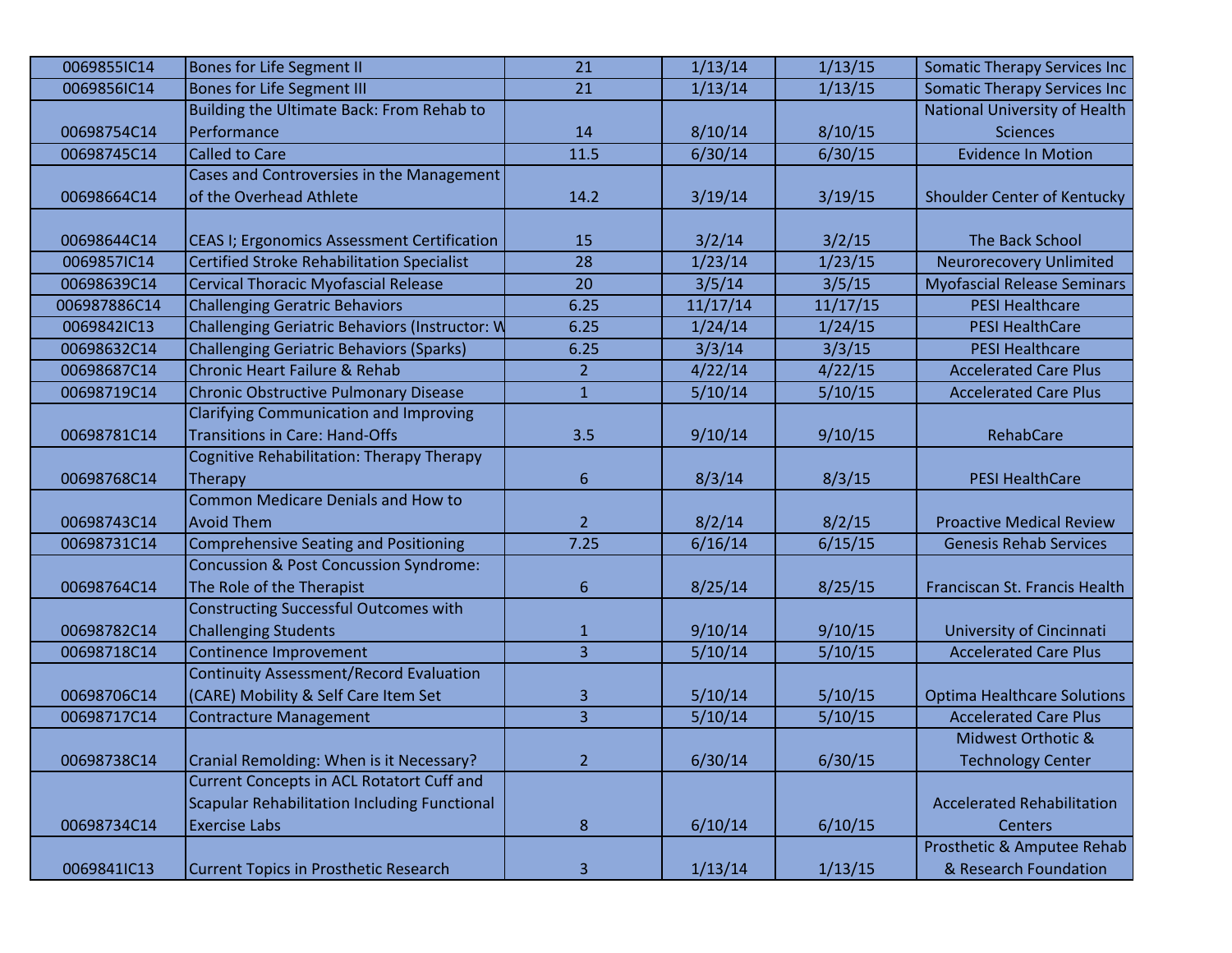| 00698721C14  | <b>Defensive Documentation</b>                  | $\overline{3}$ | 5/27/14  | 5/27/15  | <b>Milestone Therapy</b>               |
|--------------|-------------------------------------------------|----------------|----------|----------|----------------------------------------|
|              | Dementia Intervention: Successful "Staging      |                |          |          |                                        |
| 00698776C14  | w/ Evidence Based Treatment                     | 6.25           | 9/28/14  | 9/28/15  | <b>PESI Healthcare</b>                 |
|              | Diagnosis and Treatment of Movement             |                |          |          |                                        |
|              | System Impairment Syndromes of the              |                |          |          | <b>INAPTA Orthopedic and</b>           |
| 00698773C14  | Shoulder Girdle                                 | 7.5            | 8/30/14  | 8/30/15  | <b>Manual Therapy SIG</b>              |
|              | Differential Diagnosis & Medical Screening      |                |          |          |                                        |
| 00698699C14  | Made Easy                                       | 16             | 4/19/14  | 4/19/15  | <b>Great Lakes Seminars</b>            |
|              | <b>Dynamic Running Analysis for Progressive</b> |                |          |          |                                        |
| 0069853IC14  | Amputees                                        | $\overline{2}$ | 1/13/14  | 1/13/15  | <b>SRT Prosthetics &amp; Orthotics</b> |
| 00698759C14  | <b>Early Intervention for Autism</b>            | 6              | 8/3/14   | 8/3/15   | <b>PESI HealthCare</b>                 |
|              | Early Intervention for Social-Emotional         |                |          |          |                                        |
|              | Development: Cutting-Edge Treatment for         |                |          |          |                                        |
| 006987885C14 | Birth to 5 Years                                | 6.25           | 11/17/14 | 11/17/15 | <b>PESI Healthcare</b>                 |
|              | Edema and Lymphedema Management for             |                |          |          |                                        |
| 00698651C14  | the Rehab Professional                          | 4.5            | 4/1/14   | 4/1/15   | <b>Select Rehabilitation</b>           |
| 00698716C14  | Electrode Applicatoin & Safety                  | $\mathbf{1}$   | 5/10/14  | 5/10/15  | <b>Accelerated Care Plus</b>           |
|              | <b>Electrotherapeutic Point Stimulation</b>     |                |          |          |                                        |
|              | Neuromechanical Therapy to Improve              |                |          |          |                                        |
| 00698728C14  | <b>Functional Outcomes</b>                      | $\overline{2}$ | 6/15/14  | 6/15/15  | <b>American Senior Communities</b>     |
|              | <b>Evaluation and Treatment of the Stroke</b>   |                |          |          |                                        |
| 00698696C14  | Survivor                                        | 14             | 4/19/14  | 4/19/15  | Learning and Training Center           |
|              | Evidence- Based Orthopedic Manual               |                |          |          | St. Joseph Physical and Sports         |
| 00698765C14  | <b>Therapy Practice</b>                         | 63.5           | 8/17/14  | 8/17/15  | Therapy                                |
| 00698715C14  | <b>Fall Prevention</b>                          | 3              | 5/10/14  | 5/10/15  | <b>Accelerated Care Plus</b>           |
|              | <b>Fall Prevention: Assessment and</b>          |                |          |          |                                        |
| 00698634C14  | Intervention Strategies                         | 6.25           | 3/3/14   | 3/3/15   | <b>PESI Healthcare</b>                 |
|              | Falls Intervention in Long Term Care:           |                |          |          |                                        |
| 006987871C14 | Strategies that Work!                           | 3              | 9/25/14  | 9/25/15  | <b>Proactive Medical Review</b>        |
| 0069845IC13  | <b>Fascial Highway Systems</b>                  | $\overline{7}$ | 1/13/14  | 1/13/15  | <b>Medical Minds in Motion</b>         |
| 00698643C14  | <b>Fascial Pelvis Myofascial Release</b>        | 20             | 3/5/14   | 3/5/15   | <b>Myofascial Release Seminars</b>     |
|              |                                                 |                |          |          | Fort Wayne Fire                        |
|              |                                                 |                |          |          | Dept./Parkview Physicians              |
| 00698625C14  | Fire Service Spring Seminar: Orthopedic Care    | $\overline{4}$ | 2/20/14  | 2/20/15  | <b>Group Cardiology</b>                |
|              | FMS Facility Seminar: FMS HSC Level 1 &         |                |          |          |                                        |
| 00698704C14  | <b>FMS</b> Level 2                              | 20             | 5/10/14  | 5/10/15  | <b>Indiana Physical Therapy</b>        |
| 00698661C14  | Focus On Treatment                              | 6.5            | 3/26/14  | 3/26/15  | ProKids, Inc                           |
| 0069848IC13  | <b>Functional Capacity Evaluation</b>           | 14             | 1/13/14  | 1/13/15  | <b>Select Medical</b>                  |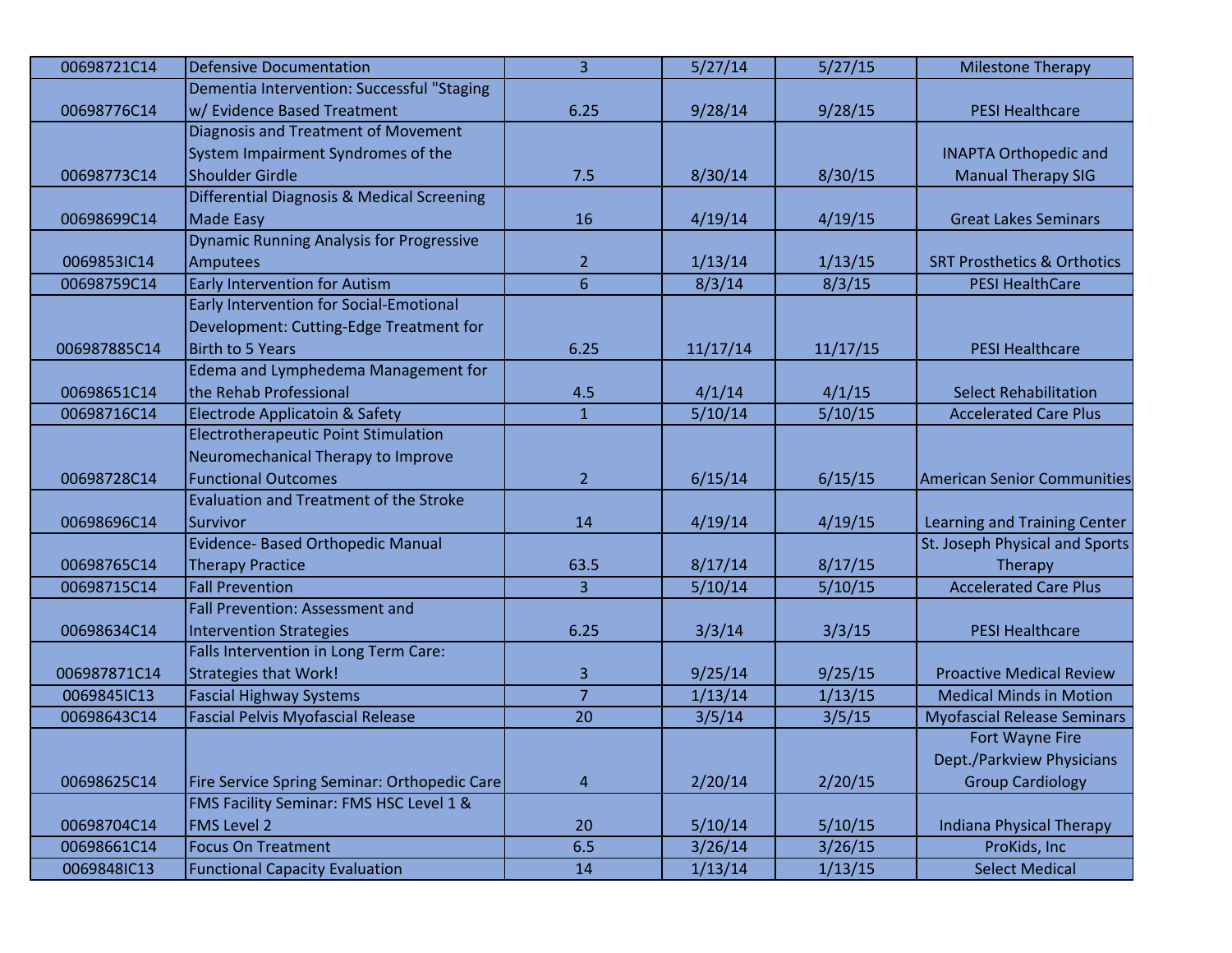| 00698645C14  | <b>Functional Capacity Evaluation Certification</b> | 15             | 3/2/14   | 3/2/15   | The Back School                      |
|--------------|-----------------------------------------------------|----------------|----------|----------|--------------------------------------|
|              |                                                     |                |          |          | <b>Accelerated Rehabilitation</b>    |
| 006987882C14 | <b>Functional Movement Screen Program</b>           | 4              | 10/30/14 | 10/30/15 | Centers                              |
| 00698679C14  | Geriatric Enhanced Modalities Level I               | 9              | 4/4/14   | 4/4/15   | <b>Aegis Therapies</b>               |
|              | <b>Geriatric Neurology in the Medically</b>         |                |          |          |                                      |
| 00698628C14  | <b>Complex Client</b>                               | 13.5           | 2/20/14  | 2/20/15  | <b>Education Resources Inc</b>       |
| 00698713C14  | <b>Group Therapy</b>                                | $\mathbf{1}$   | 6/6/14   | 6/6/15   | <b>Accelerated Care Plus</b>         |
| 00698712C14  | <b>Hemiplegic Gait</b>                              | $\mathbf{1}$   | 6/21/14  | 6/21/15  | <b>Accelerated Care Plus</b>         |
| 00698711C14  | Herpes Zoster & Postherpetic Neuralgia              | $\mathbf{1}$   | 6/21/14  | 6/21/15  | <b>Accelerated Care Plus</b>         |
|              | Hip & Knee: An Evidence Based Approach to           |                |          |          |                                      |
| 00698647C14  | Examination, Evaluation and Rehabilitation          | $\overline{7}$ | 5/17/14  | 5/17/15  | <b>Allied Health Education</b>       |
|              | How to Set-up a Vestibular Rehabilitation           |                |          |          |                                      |
| 00698747C14  | Program                                             | 12             | 8/4/14   | 8/4/15   | Vestibular Concepts. LLC             |
| 0069844IC13  | If You Can't Breathe You Can't Function             | 20.5           | 1/13/14  | 1/13/15  | <b>Memorial Hospital</b>             |
|              |                                                     |                |          |          | <b>Indiana Health Care</b>           |
| 00698733C14  | <b>IHCA Annual Convention &amp; Expo</b>            | 8              | 6/16/14  | 6/15/15  | Assocation                           |
|              | Incorporating the Allen Cognitive Levels into       |                |          |          |                                      |
| 00698736C14  | <b>SNF Dementia Care Programs</b>                   | $\mathbf{1}$   | 6/30/14  | 6/30/15  | <b>Proactive Medical Review</b>      |
|              | Injuries in Youth Sports: Assessment &              |                |          |          |                                      |
|              | Treatment of Orthopedic Injuries in the             |                |          |          |                                      |
| 00698622C14  | Young Athlete                                       | 6.25           | 2/4/14   | 2/4/15   | <b>PESI Healthcare</b>               |
|              | Integrating Traditional Yoga Practice w/            |                |          |          |                                      |
|              | <b>Conventional Therapy for Superior</b>            |                |          |          |                                      |
| 00698730C14  | <b>Functional Outcomes</b>                          | $\overline{2}$ | 6/15/14  | 6/15/15  | <b>American Senior Communities</b>   |
|              | <b>Interdisciplinary Rehabiliation Management</b>   |                |          |          | The Rehabilitation Institute of      |
| 00698621C14  | in Traumatic Brain Injury                           | 15             | 2/2/14   | 2/2/15   | Chicago                              |
| 00698748C14  | Introduction to Dry Needling                        | $\overline{4}$ | 8/3/14   | 8/3/15   | <b>Physical Therapy Works</b>        |
|              | Introduction to Myofascial Trigger Point            |                |          |          | <b>MYO Seminar Series/MYO</b>        |
| 00698653C14  | Therapy                                             | 20             | 4/7/14   | 4/7/15   | Pain Relief Center                   |
|              | Introduction to New Paradigms in Pediatric          |                |          |          |                                      |
| 00698616C14  | <b>Equinus Deformity Management</b>                 | 12             | 1/23/14  | 1/23/15  | <b>Progressive Gaitways</b>          |
| 00698752C14  | Introduction to Vestibular Rehabilitation           | $\bf 8$        | 8/2/14   | 8/2/15   | <b>Allied Health Education</b>       |
| 00698766C14  | Introductory Spinal Manipulation                    | $\overline{7}$ | 8/17/14  | 8/17/15  | Andrew Kleinschmidt                  |
|              | Is it Sensory of Behavior? Assessment &             |                |          |          |                                      |
| 00698627C14  | Invention Tools for OT, PTs & SLPs                  | 13             | 2/20/14  | 2/20/15  | <b>Education Resources Inc</b>       |
| 00698611C14  | <b>Isometrics</b>                                   | 16             | 1/23/14  | 1/23/15  | <b>Somatic Therapy Services Inc.</b> |
|              | IU Health Rehab Symposium: Multi                    |                |          |          | <b>IU Health Rehab Statewide</b>     |
| 00698767C14  | Disciplinary Approach for ASD                       | 5.5            | 8/17/14  | 8/17/15  | <b>Education Committee</b>           |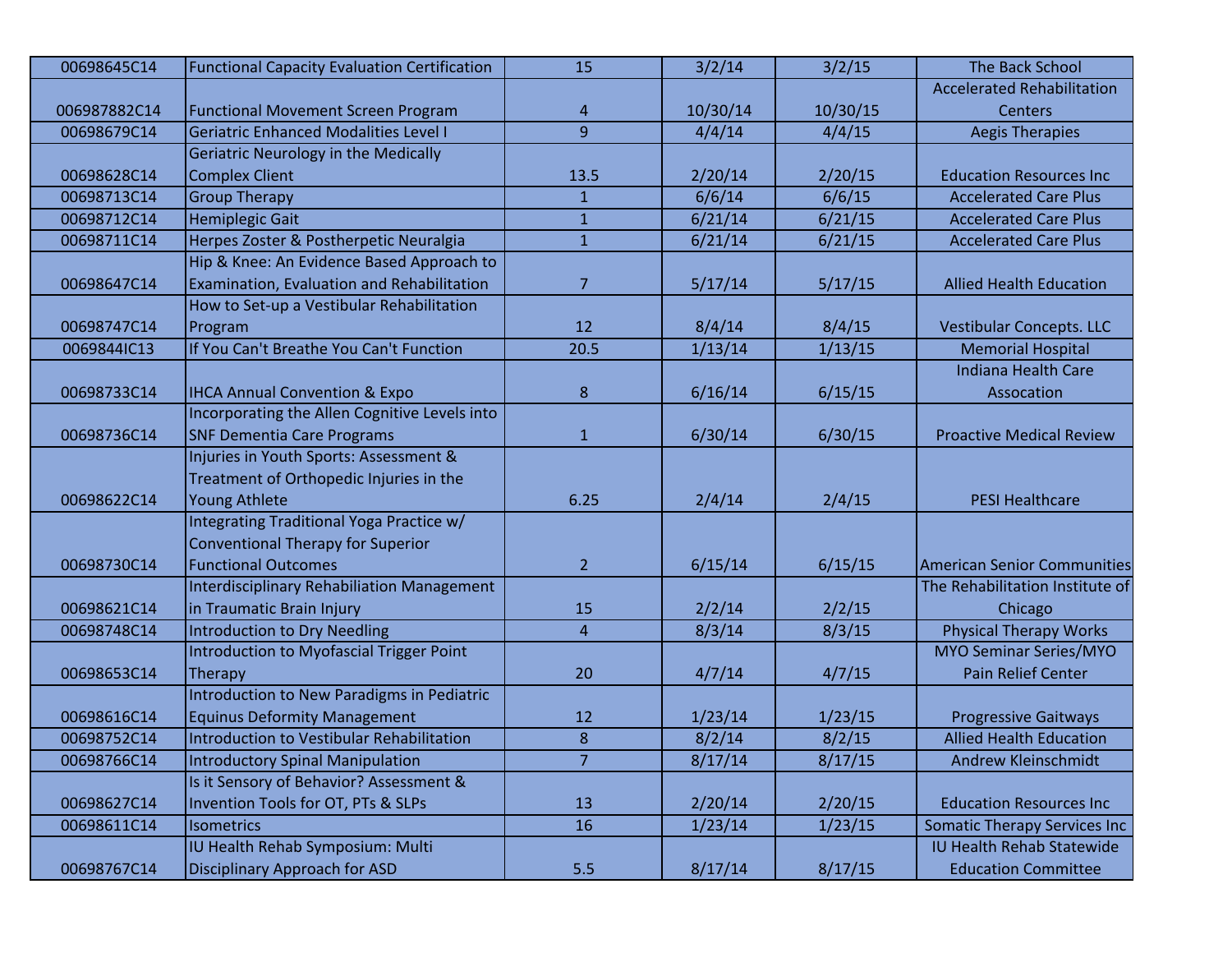|             | IU Health Rehabilitation Symposium:           |                |         |         |                                    |
|-------------|-----------------------------------------------|----------------|---------|---------|------------------------------------|
|             | <b>Evidence Based Practice for Rehab</b>      |                |         |         |                                    |
| 00698623C14 | Professionals                                 | 5.5            | 4/30/14 | 4/30/15 | <b>Rehab Professionals</b>         |
|             | Kinesiology Taping Techniques: Integrating    |                |         |         |                                    |
| 00698654C14 | Movement Assessments & Corr Exercise          | $\overline{7}$ | 3/20/14 | 3/20/15 | <b>Medical Minds in Motion</b>     |
|             | KT1- Fundamental Concepts of Kinesiotaping    |                |         |         |                                    |
|             | KT2-Advanced Concepts & Corrective            |                |         |         |                                    |
| 00698631C14 | Techniques                                    | 16             | 2/20/14 | 2/20/15 | <b>ProEd Services</b>              |
|             | <b>KT3 Clinical Concepts and Whole Body</b>   |                |         |         |                                    |
|             | Applications of Kinesio Taping Method. KT4    |                |         |         |                                    |
|             | Speciality Myofascial Massage Concepts of     |                |         |         |                                    |
| 00698703C14 | the Kinesio Taping Method                     | 16             | 4/30/14 | 4/30/15 | <b>ProEd Services</b>              |
|             | Lessons Learned from Skilled Nursing Facility |                |         |         |                                    |
| 00698741C14 | <b>ZPIC Audits</b>                            | $\overline{2}$ | 8/2/14  | 8/2/15  | <b>Proactive Medical Review</b>    |
|             | Let's Make Direct Access Part of Every        |                |         |         |                                    |
| 00698688C14 | Clinical Setting in 2014                      | $6\phantom{1}$ | 4/19/14 | 4/19/15 | <b>INAPTA</b>                      |
|             | Low Back & Radicular Symptoms: Proven PT      |                |         |         |                                    |
| 00698783C14 | <b>Management Techniques</b>                  | 6              | 9/10/14 | 9/10/15 | <b>PESI HealthCare</b>             |
|             | Lower Extremity Amputee/Prosthetic            |                |         |         |                                    |
| 00698751C14 | <b>Evaluation and Outcome Measures</b>        | $\mathbf{1}$   | 8/10/14 | 8/10/15 | O & P Solutions                    |
|             |                                               |                |         |         | <b>Accelerated Rehabilitation</b>  |
| 00698617C14 | Lower Extremity Symposium                     | 10             | 1/23/14 | 1/23/15 | <b>Centers</b>                     |
| 00698697C14 | Lower Limb Prosthetics Gait Analysis          | $\overline{1}$ | 4/19/14 | 4/19/15 | O & P Solutions                    |
| 00698677C14 | Lower Limb Prosthetics Transtibial            | $\mathbf{1}$   | 3/19/14 | 3/19/15 | O & P Solutions                    |
| 00698727C14 | Lower Limb Prosthetics: Transfemoral          | $\mathbf{1}$   | 6/25/14 | 6/25/15 | <b>O&amp;P Solutions</b>           |
|             | Lower Quadrant Patterned Electrical           |                |         |         |                                    |
| 00698710C14 | Neuromuscular Stimulation                     | $\overline{2}$ | 6/21/14 | 6/21/15 | <b>Accelerated Care Plus</b>       |
| 00698626C14 | Lower-Limb Prosthetic Gait Training           | $\mathbf{1}$   | 2/11/14 | 2/11/15 | O & P Solutions                    |
|             | Lymphedema- Introduction to Complete          |                |         |         |                                    |
| 00698762C14 | Decongestive Therapy                          | $\mathbf{1}$   | 8/4/14  | 8/4/15  | <b>Healthcare Therapy Services</b> |
| 00698659C14 | Lymphedema Management                         | $\overline{9}$ | 3/19/14 | 3/19/15 | <b>North American Seminars</b>     |
|             | Management Strategies for Upper Extremity     |                |         |         |                                    |
| 00698698C14 | Nerve Entrapment                              | $6\phantom{1}$ | 4/19/14 | 4/19/15 | <b>PESI Healthcare</b>             |
|             | Managing Challenging Patient & Family         |                |         |         |                                    |
|             | Behavior: Strategies for Healthcare           |                |         |         |                                    |
| 00698615C14 | Professionals                                 | 6.25           | 2/4/14  | 2/4/15  | <b>PESI Healthcare</b>             |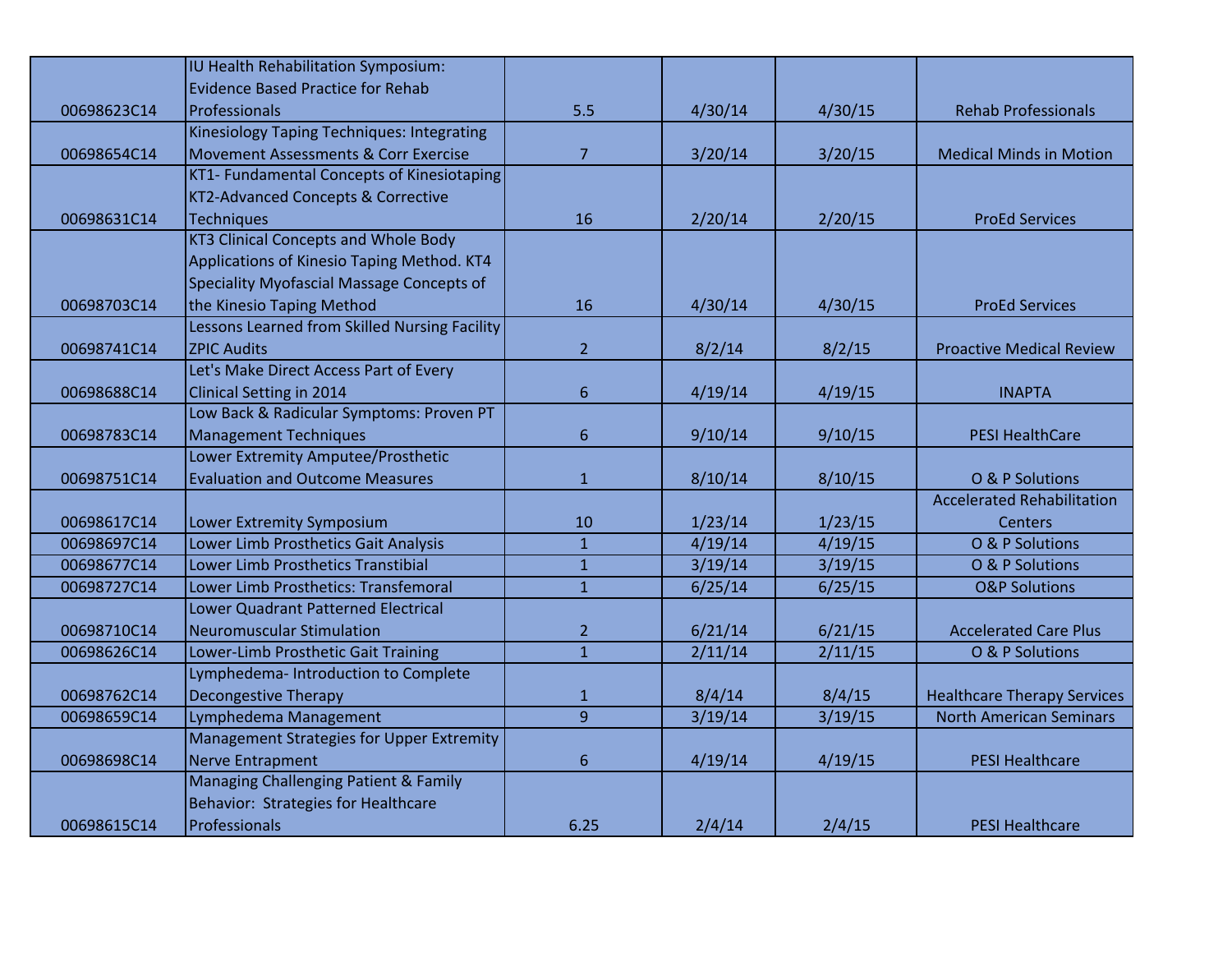|              | Managing Challenging Patient & Family         |                |          |          |                                        |
|--------------|-----------------------------------------------|----------------|----------|----------|----------------------------------------|
|              | Behavior: Strategies for Healthcare           |                |          |          |                                        |
| 00698683C14  | Professionals (Paul Clements instructor)      | 6              | 3/28/14  | 3/28/15  | <b>PESI HealthCare</b>                 |
| 006987883C14 | Manual Therapy for the Geriatric Patient      | 20             | 10/30/14 | 10/30/15 | <b>Great Seminars and Books</b>        |
|              | Manual Treatment for the Upper and Lower      |                |          |          |                                        |
| 00698753C14  | <b>Extremities</b>                            | 14             | 8/2/14   | 8/2/15   | <b>Allied Health Education</b>         |
|              | Medical Exercise Therapy - level 2: Upper     |                |          |          |                                        |
| 00698776C14  | Quadrant                                      | 15             | 9/6/14   | 9/6/15   | MET Seminars USA, L.L.C.               |
|              | Medical Exercise Therapy - Level I -          |                |          |          |                                        |
| 00698581C14  | <b>Fundamentals</b>                           | 15             | 1/13/14  | 1/13/15  | MET Seminars USA, L.L.C.               |
|              | Medical Exercise Therapy- Level II Cervical   |                |          |          |                                        |
| 00698635C14  | and Thoracic Spine                            | 15             | 2/27/14  | 2/27/15  | MET Seminars USA, L.L.C.               |
|              | <b>Medical Screening: The Sherlock Holmes</b> |                |          |          |                                        |
| 00698746C14  | Approach                                      | 6              | 6/27/14  | 6/27/15  | <b>INAPTA</b>                          |
| 00698630C14  | Musculoskeletal Imaging                       | 10             | 3/5/14   | 3/5/15   | Ortho Northeast Inc.                   |
| 00698640C14  | <b>Myofascial Mobilization</b>                | 12             | 3/5/14   | 3/5/15   | <b>Myofascial Release Seminars</b>     |
| 00698642C14  | <b>Myofascial Release I</b>                   | 20             | 3/5/14   | 3/5/15   | <b>Myofascial Release Seminars</b>     |
| 00698638C14  | <b>Myofascial Release II</b>                  | 20             | 3/5/14   | 3/5/15   | <b>Myofascial Release Seminars</b>     |
| 00698637C14  | <b>Myofascial Unwinding</b>                   | 20             | 3/5/14   | 3/5/15   | <b>Myofascial Release Seminars</b>     |
|              | Neuromuscular & Neurodegerative               |                |          |          |                                        |
| 00698700C14  | <b>Disorders</b>                              | 6              | 5/4/14   | 5/4/15   | <b>PESI Healthcare</b>                 |
|              | New Insights in Autism & ADHD- From           |                |          |          | IN State Univ. Dept of Appl.           |
| 00698624C14  | Diagnosis to Inter-professional treatment     | 1.5            | 2/20/14  | 2/20/15  | Medicine & Rehab                       |
|              | <b>New Perspectives in Functional Gait</b>    |                |          |          |                                        |
| 00698658C14  | <b>Biomechanics</b>                           | 4              | 3/28/14  | 3/28/15  | <b>Allard USA</b>                      |
| 00698760C14  | Oh Me Achin' Back - Sneak Peek                | $\overline{2}$ | 8/3/14   | 8/5/15   | Kingston of Ashland                    |
| 00698786C14  | Oh no, an amputee! Now What?                  | $\mathbf{1}$   | 9/13/14  | 9/13/15  | <b>SRT Prosthetics &amp; Orthotics</b> |
|              | <b>Optimizing Treatment of Infants and</b>    |                |          |          |                                        |
| 00698662C14  | <b>Toddlers</b>                               | 6.5            | 3/26/14  | 3/26/15  | ProKids, Inc                           |
| 00698780C14  | <b>Orthopedic Taping</b>                      | 6              | 9/13/14  | 9/13/15  | Therapteach Seminars, Inc.             |
| 006987884C14 | <b>Orthopedic Trauma Symposium</b>            | 7.4            | 10/30/14 | 10/30/15 | Indiana University Health              |
| 00698714C14  | <b>Orthotic Therapy</b>                       | $\overline{2}$ | 5/10/14  | 5/10/15  | <b>Accelerated Care Plus</b>           |
|              | <b>Outpatient Therapy Coding, Billing and</b> |                |          |          |                                        |
| 00698681C14  | <b>Documentation for Rehabilitation</b>       | 6              | 3/28/14  | 3/28/15  | <b>PESI HealthCare</b>                 |
| 00698695C14  | Pain Management                               | 3              | 4/22/14  | 4/22/15  | accelerated care plus                  |
| 00698708C14  | PAMS In Subacute Rehab                        | $\overline{2}$ | 6/16/14  | 6/16/15  | <b>Accelerated Care Plus</b>           |
|              | Part B Therapy in LTC: Impacting LTC          |                |          |          |                                        |
| 00698737C14  | <b>Residents and the CMS Quality Measures</b> | 1.25           | 6/30/14  | 6/30/15  | <b>Proactive Medical Review</b>        |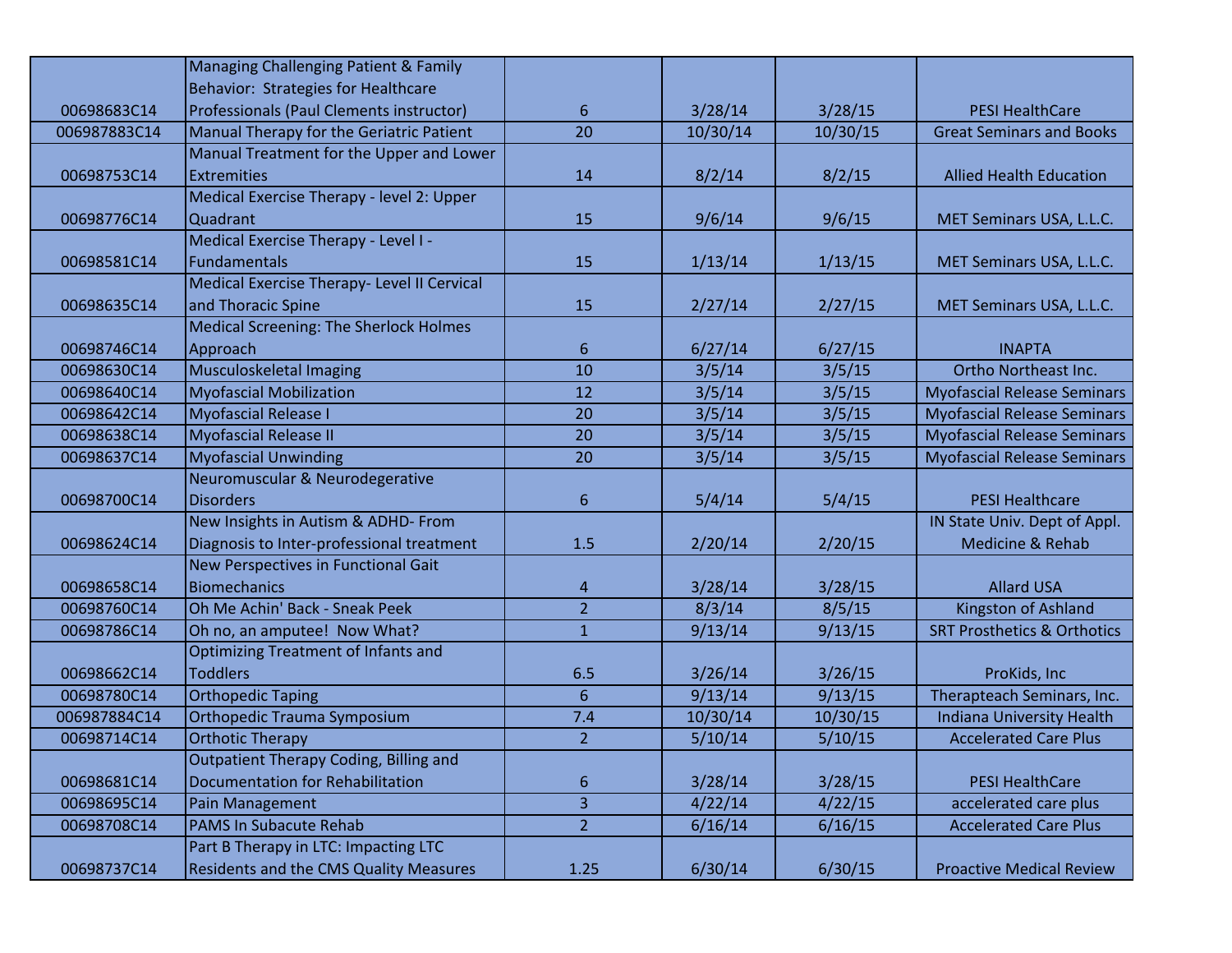| 00698641C14  | Pediatric Myofascial Release                      | 12             | 3/5/14   | 3/5/15   | <b>Myofascial Release Seminars</b>     |
|--------------|---------------------------------------------------|----------------|----------|----------|----------------------------------------|
| 00698763C14  | Pediatric Neurodevelopmental Disorders            | $\overline{7}$ | 8/30/14  | 8/30/15  | <b>Medical Minds in Motion</b>         |
| 00698694C14  | <b>Physical Agent Modality Basics</b>             | 5              | 4/22/14  | 4/22/15  | <b>Accelerated Care Plus</b>           |
|              | <b>Physical Agent Modality Basics -</b>           |                |          |          |                                        |
| 006987875C14 | Electrotherapy                                    | 1.5            | 9/28/14  | 9/28/15  | accelerated care plus                  |
|              | Physical Agent Modality Basics -                  |                |          |          |                                        |
| 00698670C14  | Electrotherapy                                    | $\overline{2}$ | 1/29/14  | 1/29/15  | <b>Accelerated Care Plus</b>           |
|              | <b>Physical Agent Modality Basics - Shortwave</b> |                |          |          |                                        |
| 00698669C14  | Diathermy                                         | 1.5            | 1/29/14  | 1/29/15  | <b>Accelerated Care Plus</b>           |
|              | Physical Agent Modality Basics - Shortwave        |                |          |          |                                        |
| 006987874C14 | Diathermy                                         | $\mathbf{1}$   | 9/28/14  | 9/28/15  | accelerated care plus                  |
| 00698668C14  | Physical Agent Modality Basics - ultrasound       | $\overline{2}$ | 1/29/14  | 1/29/15  | accelerated Care plus                  |
| 006987873C14 | Physical Agent Modality Basics - ultrasound       | 1.5            | 9/28/14  | 9/28/15  | <b>Accelerated Care plus</b>           |
|              | Physical Agent Modality Documentation             |                |          |          |                                        |
| 00698671C14  | <b>Recommendations</b>                            | $\mathbf{1}$   | 1/29/14  | 1/29/15  | <b>Accelerated Care Plus</b>           |
|              |                                                   |                |          |          |                                        |
| 00698761C14  | Physical Therapy Approaches to Dementia           | 3              | 8/2/14   | 8/2/15   | <b>American Senior Communities</b>     |
|              | Placing Health and Wellness at the Center of      |                |          |          |                                        |
| 00698778C14  | <b>Patient Care</b>                               | 3              | 9/13/14  | 9/13/15  | Therapteach Seminars, Inc.             |
|              | Play therapy: Effectively Diagnose and            |                |          |          |                                        |
| 006987887C15 | Assess Through Play                               | 6.25           | 12/14/14 | 12/14/15 | <b>PESI Healthcare</b>                 |
| 00698771C14  | <b>PNF Clinical Applications</b>                  | 15             | 8/25/14  | 8/25/15  | PNF Indiana.com                        |
|              | Pose Method - A Standardized Approach to          |                |          |          | <b>Romanov Academy of Sports</b>       |
| 006987876C14 | <b>Running and Injury Prevention</b>              | 16             | 9/23/14  | 9/23/15  | Science                                |
| 00698613C14  | Positional Release for Joints & Isometrics        | 21             | 1/23/14  | 1/23/15  | <b>Somatic Therapy Services Inc</b>    |
| 00698612C14  | <b>Positional Release for Muscles</b>             | 24             | 1/23/14  | 1/23/15  | <b>Somatic Therapy Services Inc</b>    |
| 00698707C14  | Post Operative Hip and Knee Therapy               | $\overline{2}$ | 6/16/14  | 6/16/15  | <b>Accelerated Care Plus</b>           |
|              | Post-Concussion Syndrome: Strategies for          |                |          |          |                                        |
|              | the Safe and Successful Return to School and      |                |          |          |                                        |
| 00698705C14  | Play                                              | 6.25           | 5/10/14  | 5/10/15  | <b>PESI Healthcare</b>                 |
|              | Progressive Resistance Exercise with Elastic      |                |          |          |                                        |
| 00698667C14  | <b>Bands</b>                                      | 1.5            | 1/29/14  | 1/29/15  | <b>Accelerated Care Plus</b>           |
|              | Promoting Function via Manual Therapy and         |                |          |          |                                        |
| 00698729C14  | <b>Kinesio-Taping Techniques</b>                  | $\overline{2}$ | 6/15/14  | 6/15/15  | <b>American Senior Communities</b>     |
|              | <b>Prosthetic Alignment and Fitting</b>           |                |          |          |                                        |
|              | Considerations to Optimize Prosthetic             |                |          |          |                                        |
| 00687867C14  | <b>Comfort</b>                                    | $\mathbf{1}$   | 9/13/14  | 9/13/15  | <b>SRT Prosthetics &amp; Orthotics</b> |
| 006987868C14 | <b>Prosthetic Feet Considerations</b>             | $\mathbf 1$    | 9/13/14  | 9/13/15  | <b>SRT Prosthetics &amp; Orthotics</b> |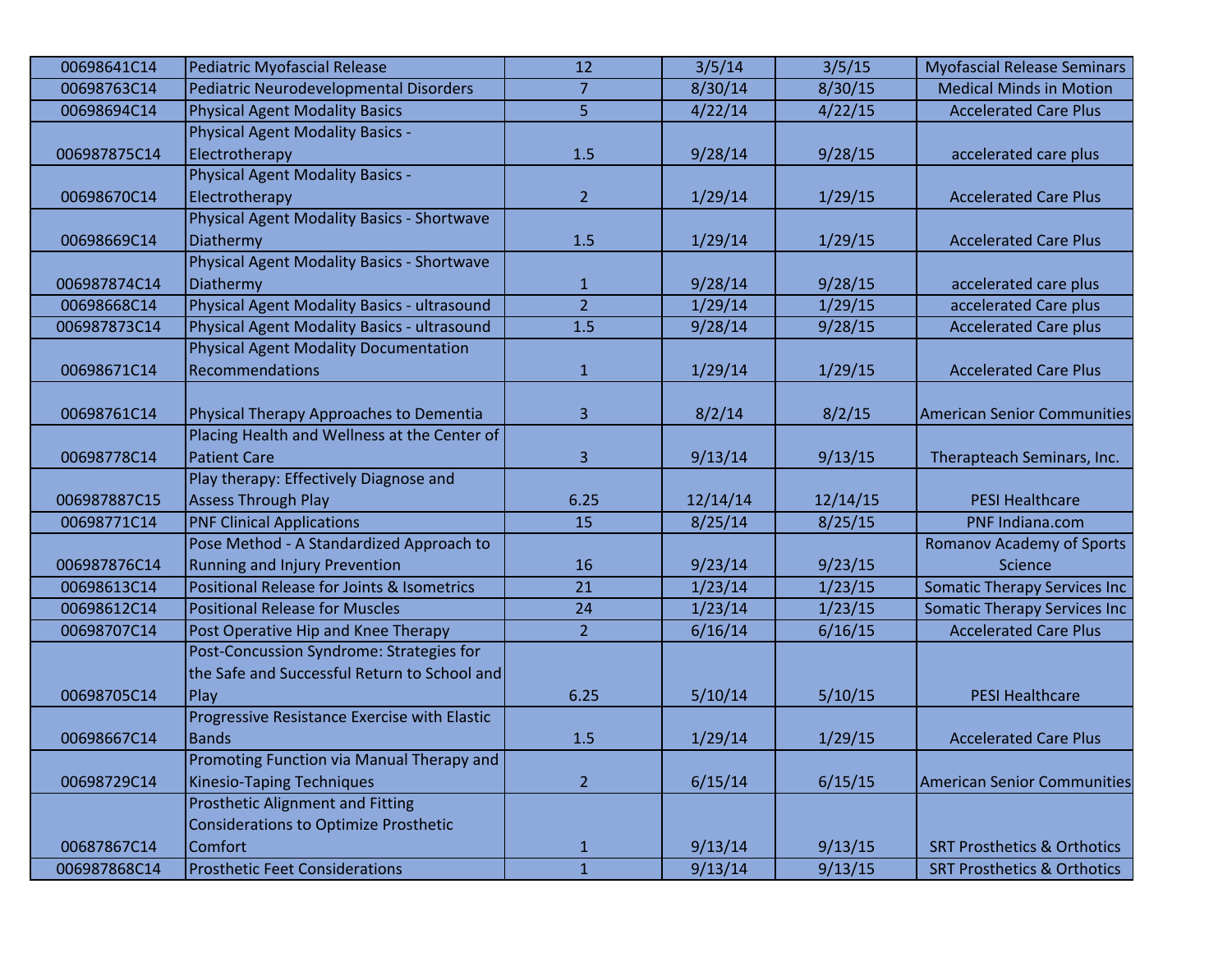| 006987869C14 | <b>Prosthetic Knee Considerations</b>              | $\overline{1}$  | 9/13/14  | 9/13/15  | <b>SRT Prosthetics &amp; Orthotics</b> |
|--------------|----------------------------------------------------|-----------------|----------|----------|----------------------------------------|
|              | <b>Prosthetic Suspension Techniques &amp; Sock</b> |                 |          |          |                                        |
| 006987870C14 | Management                                         | $\mathbf{1}$    | 9/13/14  | 9/13/15  | <b>SRT Prosthetics &amp; Orthotics</b> |
|              | Rehab Documentation in 2014 Strategies             |                 |          |          |                                        |
| 00698673C14  | Across the Continuum of Care                       | $\overline{2}$  | 3/30/14  | 3/30/15  | <b>TX: Team</b>                        |
| 006987887C14 | Rehabilitation for Persons with Dementia           | 20              | 12/14/14 | 12/14/15 | <b>Great Seminars and Books</b>        |
| 00698666C14  | <b>Residual Limb Therapy</b>                       | $\overline{2}$  | 1/29/14  | 1/29/15  | <b>Accelerated Care Plus</b>           |
|              |                                                    |                 |          |          | <b>Prevail Prosthetics and</b>         |
| 00698758C14  | Review of Lower Extremity Orthotics                | $\overline{2}$  | 8/3/14   | 8/3/15   | <b>Orthotics</b>                       |
|              |                                                    |                 |          |          | <b>Prevail Prosthetics and</b>         |
| 00698652C14  | <b>Review of Transtibial Prosthetics</b>           | $\overline{2}$  | 3/30/14  | 3/30/15  | <b>Orthotics</b>                       |
| 00698757C14  | Rheo Knee 3 Symposium                              | $\overline{4}$  | 8/10/14  | 8/10/15  | <b>Ossur Americas</b>                  |
| 00698693C14  | Rheumatoid Arthritis of the Wrist and Knee         | $\mathbf{1}$    | 4/22/14  | 4/22/15  | <b>Accelerated Care Plus</b>           |
|              | Safe Steps Making Gait & Balance                   |                 |          |          |                                        |
| 00698684C14  | Assessment Worth it                                | 20              | 4/19/14  | 4/19/15  | <b>Great Seminars and Books</b>        |
|              | Self-Regulation in Children: Keeping the           |                 |          |          |                                        |
|              | Body, Mind and Emotions on Task in                 |                 |          |          |                                        |
|              | Children w/Autism, ADHD or Sensory                 |                 |          |          |                                        |
| 00698735C14  | <b>Disorders</b>                                   | 6               | 6/15/14  | 6/15/15  | <b>PESI Healthcare</b>                 |
| 00698676C14  | <b>Sensory Integration Intensive</b>               | $\overline{27}$ | 3/19/14  | 3/19/15  | <b>Education Resources Inc</b>         |
|              | Shelbourne Seminar Series: Knee Exam &             |                 |          |          |                                        |
|              | Eval and Knee Imaging: How it May Impact           |                 |          |          |                                        |
| 0069847IC13  | Rehab                                              | $\overline{2}$  | 1/13/14  | 1/13/15  | <b>Shelbourne Knee Center</b>          |
|              | Shelbourne Seminar Series: Spotlight on            |                 |          |          |                                        |
| 00698777C14  | Arthritis                                          | $\overline{2}$  | 9/10/14  | 9/10/15  | <b>Shelbourne Knee Center</b>          |
| 00698674C14  | Skin & Wound Care                                  | 6.25            | 3/19/14  | 3/19/15  | <b>PESI HealthCare</b>                 |
| 00698614C14  | Skin and Wound Care                                | 6.25            | 2/4/14   | 2/4/15   | <b>PESI Healthcare</b>                 |
|              | Skin Care & Wound Management (Kim                  |                 |          |          |                                        |
| 00698682C14  | Saunders, instructor)                              | 6.25            | 3/28/14  | 3/28/15  | <b>PESI HealthCare</b>                 |
| 00698742C14  | <b>SNF Pepper Reports</b>                          | 1.5             | 8/2/14   | 8/2/15   | <b>Proactive Medical Review</b>        |
| 00698619C14  | <b>Special Education Law in Indiana</b>            | $6\phantom{1}$  | 2/4/14   | 2/4/15   | <b>PESI Healthcare</b>                 |
|              | St. Vincent Advanced Wound Therapies               |                 |          |          | St. Vincent Hospital and               |
| 00698772C14  | Symposium                                          | $\overline{4}$  | 9/25/14  | 9/25/15  | <b>Healthcare Center</b>               |
|              | <b>Standardized Outcome Measures for</b>           |                 |          |          |                                        |
| 00698769C14  | Rehabilitation across the Continuum                | $\overline{2}$  | 8/17/14  | 8/17/15  | TX: Team                               |
|              | <b>Standardized Testing: Applications for</b>      |                 |          |          |                                        |
| 00698750C14  | <b>Physical Therapists</b>                         | 3               | 8/2/14   | 8/2/15   | <b>American Senior Communities</b>     |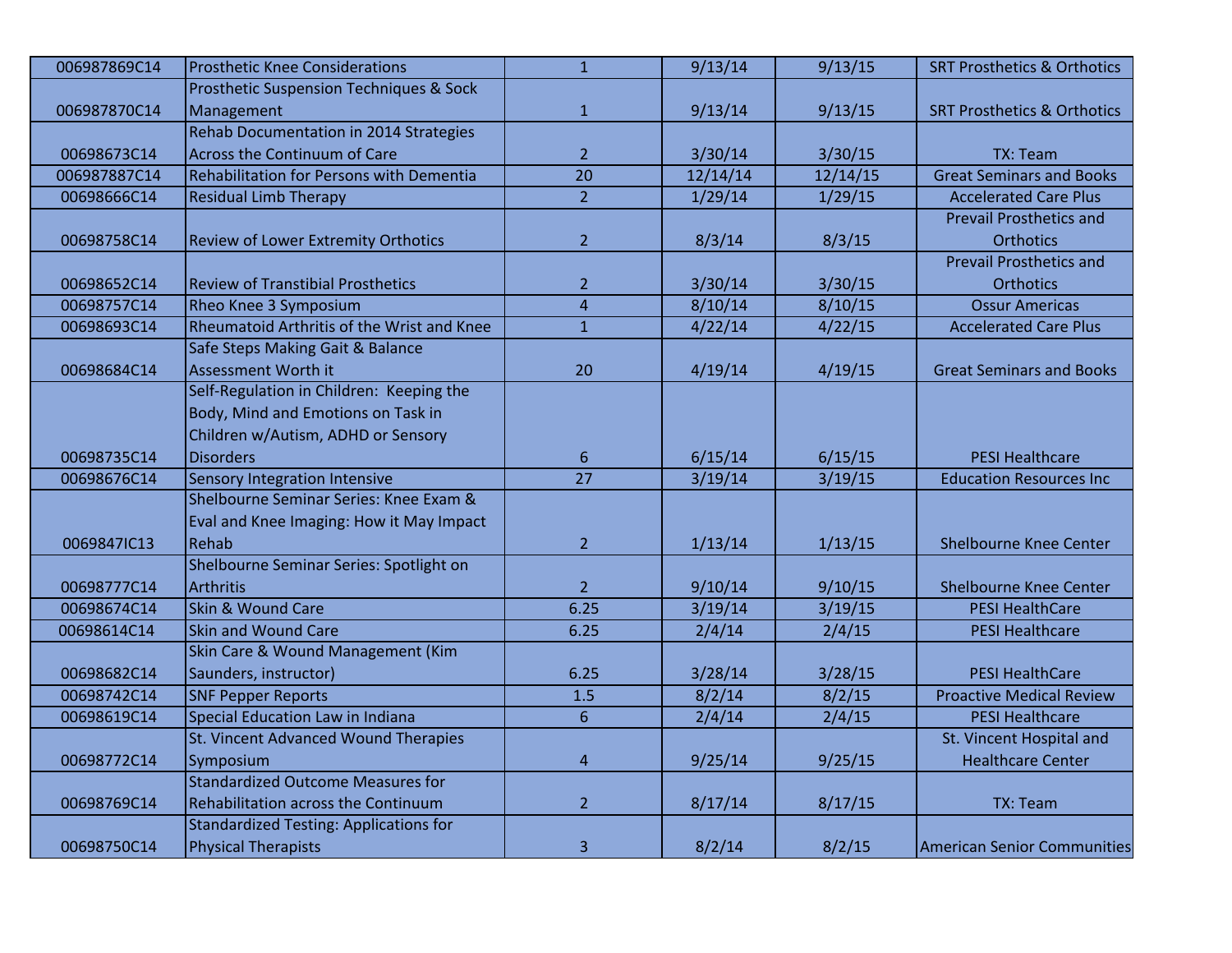|              | <b>Strategies for Excellence in Stroke Care:</b> |                |          |          |                                     |
|--------------|--------------------------------------------------|----------------|----------|----------|-------------------------------------|
| 00698702C14  | <b>Expanding the Window for Care</b>             | 6.25           | 5/4/14   | 5/4/15   | <b>PESI Healthcare</b>              |
| 00698692C14  | <b>Stroke Hand Edema</b>                         | $\mathbf{1}$   | 4/22/14  | 4/22/15  | <b>Accelerated Care Plus</b>        |
| 00698691C14  | <b>Stroke Recovery</b>                           | $\mathbf{1}$   | 4/22/14  | 4/22/15  | <b>Accelerated Care Plus</b>        |
| 00698633C14  | <b>Survival Spanish</b>                          | 6.25           | 3/3/14   | 3/3/15   | <b>PESI Healthcare</b>              |
|              |                                                  |                |          |          |                                     |
| 00698784C14  | Survival spanish for healthcare professionals    | 6.25           | 9/10/14  | 9/10/15  | <b>PESI HealthCare</b>              |
|              | <b>Suspension Training for Rehabilitation</b>    |                |          |          |                                     |
| 00698629C14  | Professionals                                    | 4              | 2/27/14  | 2/27/15  | <b>Mindful Movements Pilates</b>    |
| 00698779C14  | System Interdependence                           | $\overline{3}$ | 9/13/14  | 9/13/15  | Therapteach Seminars, Inc.          |
|              | The Biomechanical Assessment and                 |                |          |          |                                     |
| 00698678C14  | <b>Treatment of Running Injuries</b>             | $\overline{2}$ | 3/11/14  | 3/11/15  | <b>Emily Slaven</b>                 |
|              | The Lumbar Spine & Pelvis-An Evidenced-          |                |          |          |                                     |
|              | <b>Based Manual Therapy Rationale and</b>        |                |          |          |                                     |
| 00698755C14  | <b>Treatment Approach</b>                        | 14             | 8/10/14  | 8/10/15  | <b>Manual Therapy Educators</b>     |
|              | The Orthopaedic Patient: Musculoskeletal         |                |          |          |                                     |
| 00698648C14  | <b>Concepts for Acute and Chronic Disorders</b>  | 6.25           | 3/2/14   | 3/2/15   | <b>PESI Healthcare</b>              |
| 00698720C14  | The Ultimate One Day Diabetes Course             | 6.25           | 5/27/14  | 5/27/15  | <b>PESI Healthcare</b>              |
| 00698756C14  | <b>Therapy Documentation and Ethics</b>          | 1.5            | 8/2/14   | 8/2/15   | Concept Rehab Inc.                  |
| 00698685C14  | Therapy Tests and Measures (TTM-1HR)             | $\mathbf{1}$   | 4/22/14  | 4/22/15  | <b>Accelerated Care Plus</b>        |
| 00698686C14  | Therapy Tests and Measures (TTM-2HR)             | $\overline{2}$ | 4/22/14  | 4/22/15  | <b>Accelerated Care Plus</b>        |
| 006987887C19 | <b>TMR Tots 3</b>                                | 20             | 11/18/14 | 11/18/15 | <b>Kimbery Curtis</b>               |
|              | Topics in Wellness: Effects of Sleep and         |                |          |          |                                     |
| 006987872C14 | <b>Relaxation on Pain</b>                        | 4              | 9/25/14  | 9/25/15  | <b>INAPTA</b>                       |
|              | <b>Translating Research into Exercise</b>        |                |          |          |                                     |
| 00698774C14  | 4BrainChange                                     | 14.5           | 8/25/14  | 8/25/15  | Parkinsons Wellnes Recovery         |
|              | <b>Treatment Options and Preventative Care</b>   |                |          |          | <b>IU Health Bloomington</b>        |
| 00698646C14  | for the Orthopedic Patient                       | 3              | 2/27/14  | 2/27/15  | Hospital                            |
| 00698657C14  | <b>Tri Planar Biomechanics in Pediatrics</b>     | $\overline{4}$ | 3/28/14  | 3/28/15  | <b>Allard USA</b>                   |
|              | Unlocking Pathways to Pain: The Snapping         |                |          |          |                                     |
| 00698660C14  | <b>Techniques</b>                                | 6              | 3/19/14  | 3/19/15  | Karlene Huntley                     |
|              |                                                  |                |          |          | <b>Orthopaedic Associates &amp;</b> |
| 0069849IC13  | Updates in Office Orthopaedics                   | 5              | 1/13/14  | 1/13/15  | <b>Deaconess Health System</b>      |
|              |                                                  |                |          |          | <b>Accelerated Rehabilitation</b>   |
| 00698749C14  | <b>Upper Extremity Symposium</b>                 | 10.5           | 8/10/14  | 8/10/15  | <b>Centers</b>                      |
|              | <b>Upper Quadrant Patterned Electrical</b>       |                |          |          |                                     |
| 00698709C14  | <b>Neuromuscular Stimulation</b>                 | $\overline{2}$ | 6/16/14  | 6/16/15  | accelerated Care Plus               |